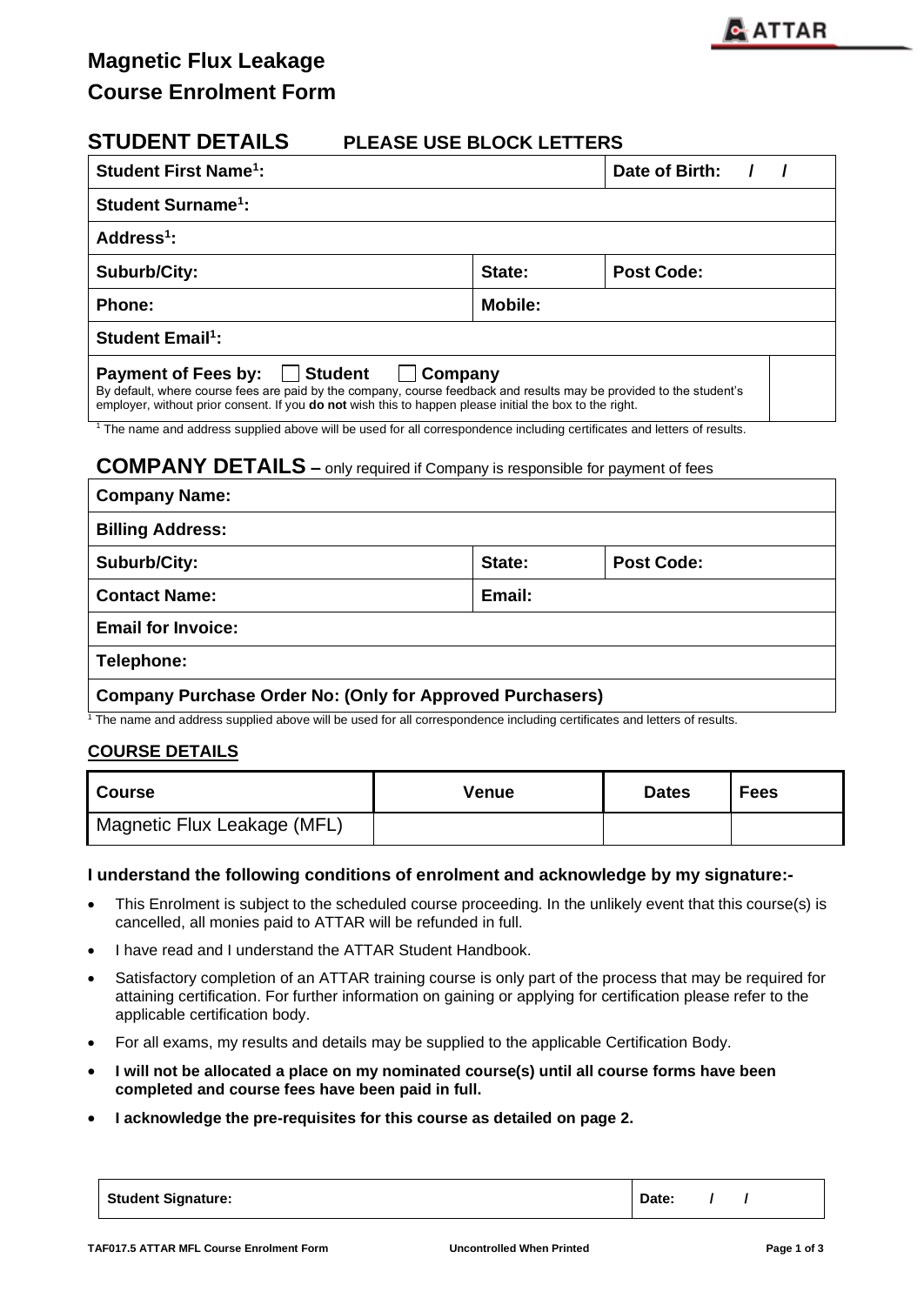| <b>Student name:</b> | Date of birth: |  |  |
|----------------------|----------------|--|--|
|                      |                |  |  |

**Pre Requisites:** The Student listed above hereby declares that:

## **Magnetic Flux Leakage (MFL):**

- a) I understand that this course requires basic maths knowledge<sup>1</sup>.
- b) I understand that this course has a pre-requisite of current ultrasonic skills and knowledge applicable to Tank Bottom Testing.
- c) I understand that on the commencement of the course I will be examined on my basic maths and Ultrasonics knowledge to confirm suitability to attend the course, and may be removed from the course if my knowledge is deemed inadequate.
- d) I understand that for AINDT Certification a prerequisite of Ultrasonics Level 2 or UT CORR is required.

## **Equipment:**

For the practical exam, students will be assessed against their company procedure.

Therefore students need to provide the following:

- a) MFL Unit and Calibration pieces as nominated by their company procedure.
- b) Ultrasonics Unit and Probes as nominated by their company procedure.
- c) Company procedures for MFL Inspection & UT prove-up.

No enrolment will be processed without completion of this form and payment in accordance with ATTAR's normal terms and conditions (which can be found on our website [www.attar.com.au\)](http://www.attar.com.au/).

<sup>1</sup>Maths prerequisite worksheets can be located at [www.attar.com.au](http://www.attar.com.au/) or contact ATTAR if you require them to be sent by hard copy.

**Some NDT methods involve the use of electromagnetic fields. This may affect electronic devices including Pacemakers, Insulin Pumps, etc. Please contact ATTAR should you have any questions or concerns.**

The student listed above understands and authorises by their signature below the declarations outlined in this Enrolment Form

| <b>Student Signature:</b> | Date: |
|---------------------------|-------|
|---------------------------|-------|